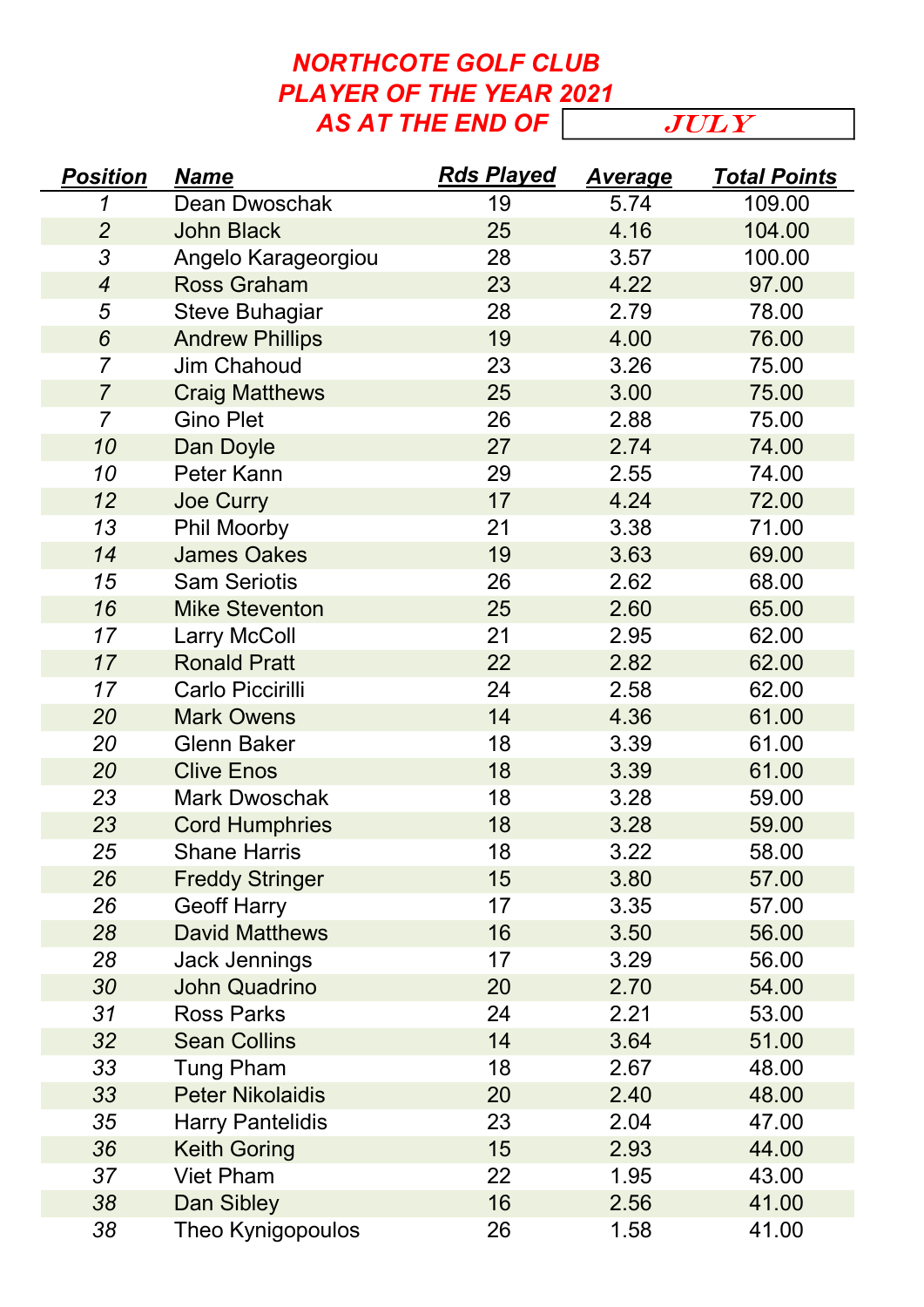| 40 | <b>Peter Kovess</b>            | 16             | 2.50 | 40.00 |
|----|--------------------------------|----------------|------|-------|
| 41 | <b>William Kifoto</b>          | 20             | 1.95 | 39.00 |
| 42 | <b>Mal Owen</b>                | 19             | 1.89 | 36.00 |
| 43 | <b>Rodney Parry</b>            | 24             | 1.46 | 35.00 |
| 44 | <b>Matthew Rennie</b>          | 14             | 2.43 | 34.00 |
| 44 | <b>Andrew Conboy</b>           | 20             | 1.70 | 34.00 |
| 46 | <b>Danny Bolton</b>            | 9              | 3.67 | 33.00 |
| 47 | <b>Mark Cooley</b>             | $\overline{7}$ | 4.29 | 30.00 |
| 48 | <b>Joe Walsh</b>               | 11             | 2.64 | 29.00 |
| 49 | John Tanti                     | 27             | 1.04 | 28.00 |
| 50 | <b>Bradley Hunter</b>          | 10             | 2.60 | 26.00 |
| 51 | Luis Castro                    | 9              | 2.67 | 24.00 |
| 51 | <b>Charlton Morris</b>         | 11             | 2.18 | 24.00 |
| 53 | Jamie Herewini                 | 6              | 3.83 | 23.00 |
| 54 | <b>Leons Ansons</b>            | 12             | 1.83 | 22.00 |
| 54 | David Quadrino                 | 12             | 1.83 | 22.00 |
| 56 | <b>Robert Chapman</b>          | $\mathfrak{S}$ | 6.00 | 18.00 |
| 56 | John Corrigan                  | 12             | 1.50 | 18.00 |
| 58 | <b>Sanjay Subramaniam</b>      | $\overline{7}$ | 2.43 | 17.00 |
| 58 | <b>Anthony Murone</b>          | 11             | 1.55 | 17.00 |
| 60 | <b>Karl Mayne</b>              | $\overline{4}$ | 4.00 | 16.00 |
| 60 | <b>Chris Mackay</b>            | 6              | 2.67 | 16.00 |
| 62 | <b>Daniel Hromin</b>           | $8\phantom{1}$ | 1.62 | 13.00 |
| 63 | <b>Peter Junior Nikolaidis</b> | 3              | 3.33 | 10.00 |
| 63 | <b>Daniel Richards</b>         | 3              | 3.33 | 10.00 |
| 63 | <b>Harry Newlands</b>          | 3              | 3.33 | 10.00 |
| 63 | Rangi Poa                      | $\overline{4}$ | 2.50 | 10.00 |
| 63 | <b>Richard Moskwa</b>          | 5              | 2.00 | 10.00 |
| 68 | <b>DONALD HACKETT</b>          | 1              | 9.00 | 9.00  |
| 68 | Rangi Poa                      | 3              | 3.00 | 9.00  |
| 70 | Dan Mason                      | $\mathbf 1$    | 8.00 | 8.00  |
| 71 | <b>Travis Lynn</b>             | 1              | 7.00 | 7.00  |
| 71 | <b>Peter Holt</b>              | $\overline{2}$ | 3.50 | 7.00  |
| 71 | <b>Thomas Gorrie</b>           | 4              | 1.75 | 7.00  |
| 74 | <b>Liam Doidge</b>             | 1              | 6.00 | 6.00  |
| 75 | <b>Murray Saunders</b>         | $\overline{2}$ | 2.50 | 5.00  |
| 75 | <b>Matthew Bowden</b>          | 3              | 1.67 | 5.00  |
| 77 | <b>Sean Farrell</b>            | 1              | 4.00 | 4.00  |
| 78 | <b>Matt Baker</b>              | $\overline{2}$ | 1.50 | 3.00  |
| 78 | Paul Tobin                     | $\overline{4}$ | 0.75 | 3.00  |
| 78 | <b>Luke Baker</b>              | $\overline{4}$ | 0.75 | 3.00  |
| 78 | <b>Kevin Fox</b>               | 5              | 0.60 | 3.00  |
| 82 | <b>Linda Green</b>             | $\mathbf{1}$   | 2.00 | 2.00  |
| 83 | <b>Maurice Sheridan</b>        | 1              | 1.00 | 1.00  |